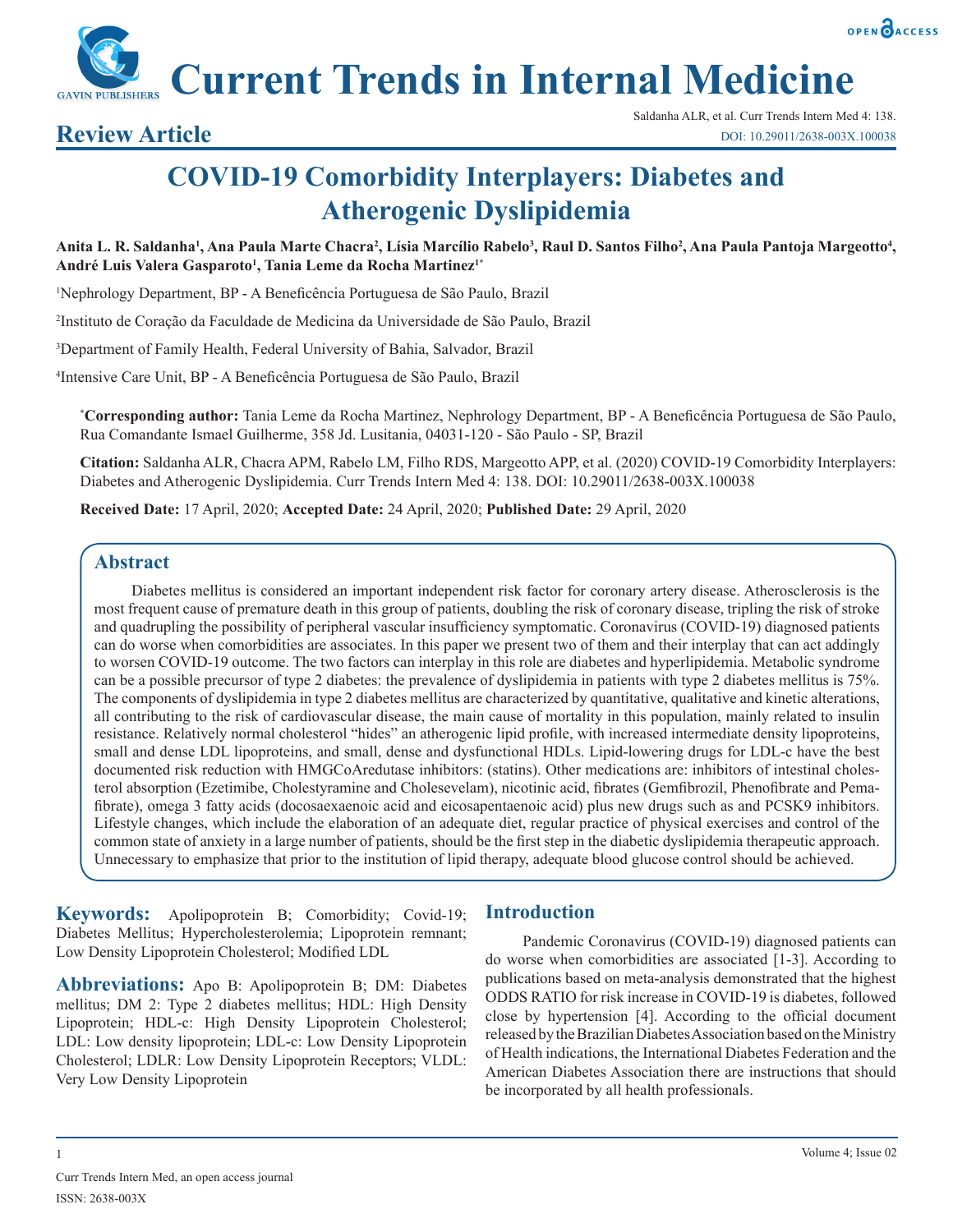Those with Diabetes Mellitus (DM) do not have a higher risk of being contaminated by coronavirus, but have a higher risk of complications from the infection. Low immunity is linked to increased blood sugar, not lack of insulin production. A person with diabetes who is very overweight may also have immunity affected by having greater inflammation. The risk of complications from COVID-19 is much lower and almost equal to that of people without diabetes if blood sugar levels are controlled. The risk of complications is higher for those aged 60 years or older, with complications of diabetes, with concomitant diseases such as high blood pressure and who have high blood sugar levels, regardless of the type of diabetes. The person who has insulin resistance but does not have diabetes is not in the risk group for complications. There is no vitamin, serum, alternative therapy or therapy said to increase immunity that prevents or treats COVID-19. There is no data available with a level of evidence that can state that prediabetic patients are at increased risk in the face of a corona virus infection. It should be noted whether prediabetes is present in people with other associated pathologies and in the elderly. All patients, at risk or not, should follow the same general guidelines to avoid contagion and follow all the guidelines of the current health authorities. Regarding patients that are on Captopril, Enalapril, Losartan, Aspirin or Pioglitazone there are no evidences that they should be suspended and so they must carry on as prescribed by their doctors.

Emphasising, in this paper we present two of them and their interplay that can act addingly to worst COVID 19 outcome. The two factors can interplay in this role are Diabetes and Hyperlipidemia. DM is considered an important independent risk factor for coronary artery disease. Atherosclerosis is the most frequent cause of premature death in this group of patients, doubling the risk of coronary disease, tripling the risk of stroke and quadrupling the possibility of peripheral vascular insufficiency symptomatic [5]. n this paper we present two of them and their interplay that can act addingly to worst COVID 19 outcome. The two factors can interplay in this role are Diabetes and Hyperlipidemia. DM is considered an important independent risk factor for coronary artery disease. Atherosclerosis is the most frequent cause of premature death in this group of patients, doubling the risk of coronary disease, tripling the risk of stroke and quadrupling the possibility of peripheral vascular insufficiency symptomatic [5].

Regardless of age group, DM increases the risk of cardiovascular disease. In relation to women, diabetes confers a higher risk for atherosclerotic disease, even at earlier ages, similarly to those observed in males [6]. The association between atherosclerotic disease and DM can be attributed to a number of characteristics, which facilitate atherogenesis in this group of patients, such as the concomitance of other risk factors, of which obesity, hypertension levels of fibrinogen and dyslipidemias are

the most important [7,8].

**Lipid changes of diabetic patients:** dyslipidemias in diabetic patients may be secondary to non-fully controlled disease, or to the use of drugs (diuretics, beta-blockers, etc.) administered to associated pathologies, which unfavorably modify the lipid profile. They can still be primary when related to the genetic component. The alteration of serum lipids most common in the inadequately controlled diabetic patient is hypertriglyceridemia, often associated with hypoalphalipoproteinemia [9].

In poorly controlled insulin-dependent diabetic patients, decreased insulin levels promotes lower lipoprotein lipase activity, an enzyme responsible for triglyceride hydrolysis in free fatty acids and glycerol, thus reducing the metabolization of chylomicrons and Very Low Density Lipoprotein (VLDL). At the same time, the lack of insulin accelerates lipolysis in adipose tissue, promoting an important release of free fatty acids, which act as a substrate for the production of VLDL in the hepatocyte [10]. In noninsulin-dependent diabetics, where insulin resistance is marked, increased triglyceridemia is probably due to a higher production of VLDL by the liver, which receives greater glucose and free fatty acids as substrate [10]. Also in relation to VLDL, it was found in studies that non-insulin dependent diabetic patients, when compared to controls with normal glucose tolerance test (properly matched according to normal glucose tolerance index body mass and fasting triglyceridemia) presented higher concentrations of these lipoproteins in the postprandial period [11]. The real role of elevation of VLDL in the postprandial period in atherogenesis is a subject of interest of researchers from various centers, being associated with atherosclerotic disease in several studies [12]. The reduction of high density lipoprotein cholesterol (HDL-c) levels in poorly controlled insulin-dependent diabetic patients is due to a lower supply of elements that form this lipoprotein, originating from the metabolization of chylomicrons and VLDL by the action of the lipoprotein lipase enzyme, which has its activity decreased with the drop in insulinemia that occurs in this group of patients [9,10].

In relation to non-insulin-dependent diabetic patients, the hypo-alphalipoproteinemia observed seems to be linked to increased activity of the hepatic lipase enzyme (implicated in HDL-c catabolism) secondary to higher insulin resistance [9,10]. Particularly in diabetic patients with renal dysfunction, there is evidence that there is a selective urinary excretion of HDL-c, further reducing their serum levels [10]. Regarding the low density lipoprotein cholesterol (LDL-c) fraction in diabetics, the differences seem to be more qualitative than quantitative. Data from the NHANES II study indicate that higher LDL-c levels are found in the group of diabetic patients than in the general population. However, this alteration has not been constant in other surveys involving patients with this disease [13].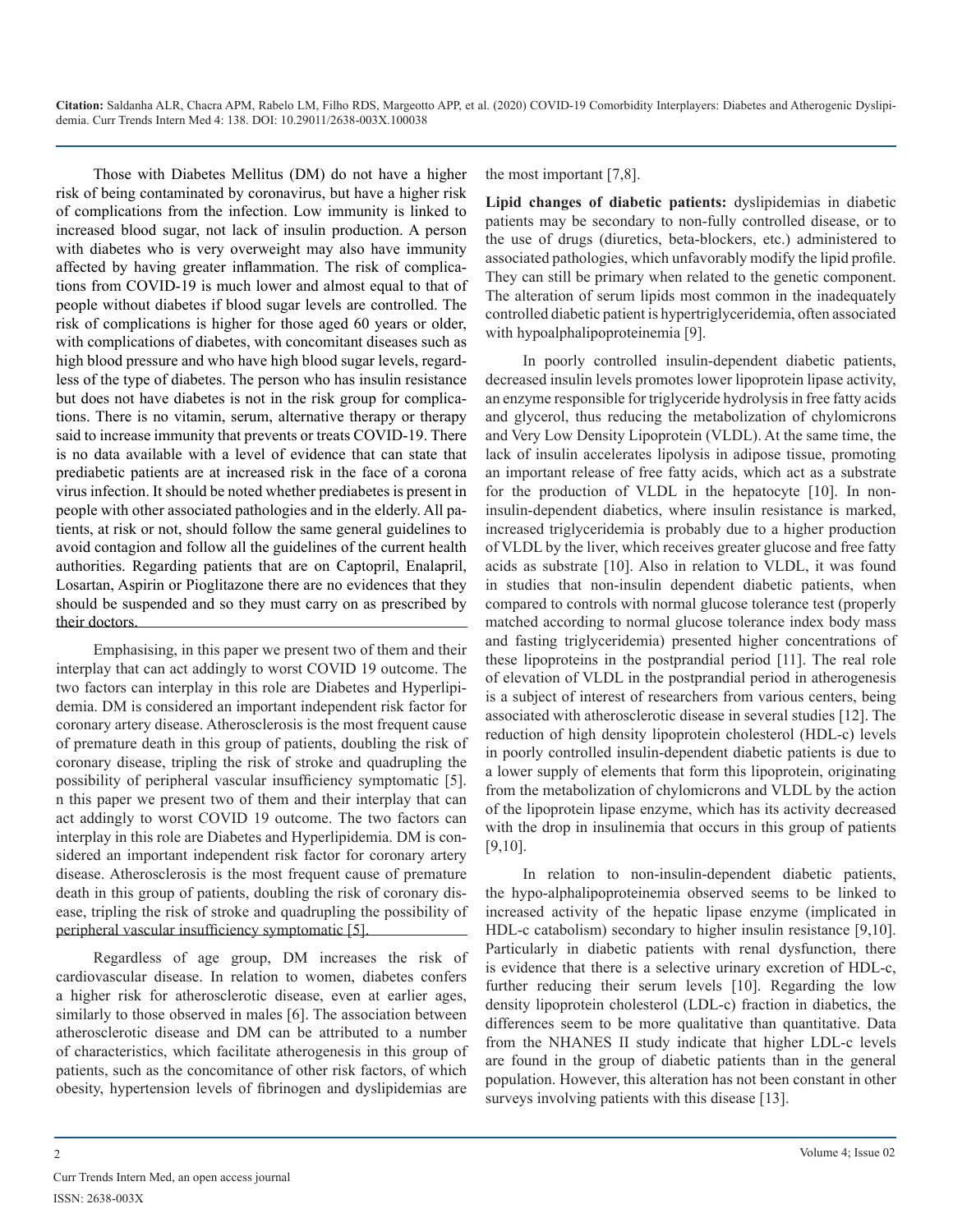Considering the composition of LDL-c particles, there is a high prevalence of small and denser particles in diabetic individuals, even when normolipidemic [14]. Non-enzymatic glycosylation and lipid peroxidation, which occur in greater intensity in diabetics without adequate control, provide the formation of lipoproteins respectively glycosylated and oxidized, which have greater atherogenic potential [10].

**Dyslipidemias secondary to diseases and metabolic alterations:**  metabolic syndrome as a possible precursor of type 2 diabetes: the prevalence of dyslipidemia in patients with type 2 diabetes mellitus (DM 2) is 75%. The components of dyslipidemia in DM2 are characterized by quantitative, qualitative and kinetic alterations, all contributing to the risk of cardiovascular disease, the main cause of mortality in this population, and are mainly related to insulin resistance. The laboratory phenotype is variable, including: a) mixed dyslipidemia with elevation of plasma triglycerides; b) reduction of HDL-c; c) normal or low elevated LDL-c, with numerous small and dense particles; d) apolipoprotein B (apo B) elevated, reflecting the number of particles of the atherogenic lipoproteins VLDL and their remaining; e) Postprandial lipemia - increase of chylomicrons and their remnants.

**Pathophysiology:** insulin resistance associated with visceral adiposity are key factors for the development of DM 2 dyslipidemia [15]. Hypertriglyceridemia is accentuated by reduced lipoprotein lipase activity, which can be negatively regulated in states of insulin resistance or deficiency [16]. The activity of the cholesterol ester carrier enzyme is increased in diabetes, which partly explains the lipid and atherogenic potential changes present in type 1 and 2 diabetes. The increased activity of the cholesterol ester carrier enzyme will determine the transfer of cholesterol esters from other lipoproteins, mainly from High Density Lipoprotein (HDL), to VLDL. At the same time, VLDL transfer triglycerides to HDLs and Low Density Lipoprotein (LDL), depletable from cholesterol esters [17,18]. HDLs and LDLs enriched with triglycerides and with little cholesterol ester suffer the action of lipoprotein lipase and liver lipase, which transform them into small, dense, more atherogenic particles.

Small and dense LDL particles, despite carrying less cholesterol esters, are very numerous, resulting in lipid profile with normal or low LDL-c values and very high apo B, which can hide atherogenic potential [19-21]. The presence of genetic forms of

dyslipidemia, obesity, sedentary lifestyle, management of hyperglycemia, presence of complications such as nephropathy, especially in nephrotic syndrome, exacerbate diabetic dyslipidemia.

**Laboratory evaluation of lipid profile in DM 2:** relatively normal cholesterol "hides" an atherogenic lipid profile, with increased intermediate density lipoproteins, small and dense LDL lipoproteins, and small, dense and dysfunctional HDLs [22-24]. Each LDL particle, regardless of its density or cholesterol content, contains an apo B molecule. Normal LDL-c values associated with high apo B, reflect numerous of LDL particles, small and dense in circulation [25]. Therefore, plasma levels of apo B are markers of cardiovascular risk, more than serum LDL-c concentrations [26]. Although intensive care in Diabetes Control and Complications Trial (DCCT) has not significantly modified LDL-c and HDL-c levels, it has been associated with decreased levels of apo B and  $Lp(a)$ , introducing the importance of evaluating non-traditional laboratory risk markers in diabetic patients [27].

Another way to evaluate lipoproteins rich in triglycerides is non-HDL cholesterol, without the need to dose apo B. It is easy, with low cost, can be used for segment and in the evaluation of lipid-lowering therapy in these patients. Non-HDL cholesterol is considered the best predictor of cardiovascular risk in this population [28].

**Treatment:** diabetic dyslipidemia is largely exacerbated by glycemic uncontrollability, inadequate diet, physical inactivity, obesity, and excessive alcohol intake. Lifestyle modifications are the first therapeutic line for diabetes dyslipidemia and include weight loss, diet and aerobic exercises.

**Effects of hypoglycemic drugs on lipoproteins:** dyslipidemia in DM 2 can be partly corrected by insulin treatment and glycemic control resulting in reduction of triglycerides and elevation of HDL-c [29,30]. Drugs widely used in the treatment of diabetes such as metformin, which decrease insulin resistance, also reduce hypertriglyceridemia, although it is considered only as hypoglycemic [29,31]. Other medications used to treat diabetes may have positive or negative effects on lipoproteins (Table 1). One example is the small increase in LDL-c observed with sodium-glucose cotransporter inhibitors 2 - SGLT2, suggesting that the significant reduction in cardiovascular events, recently observed with empagliflozin, is not related to the effects about lipid profile [32].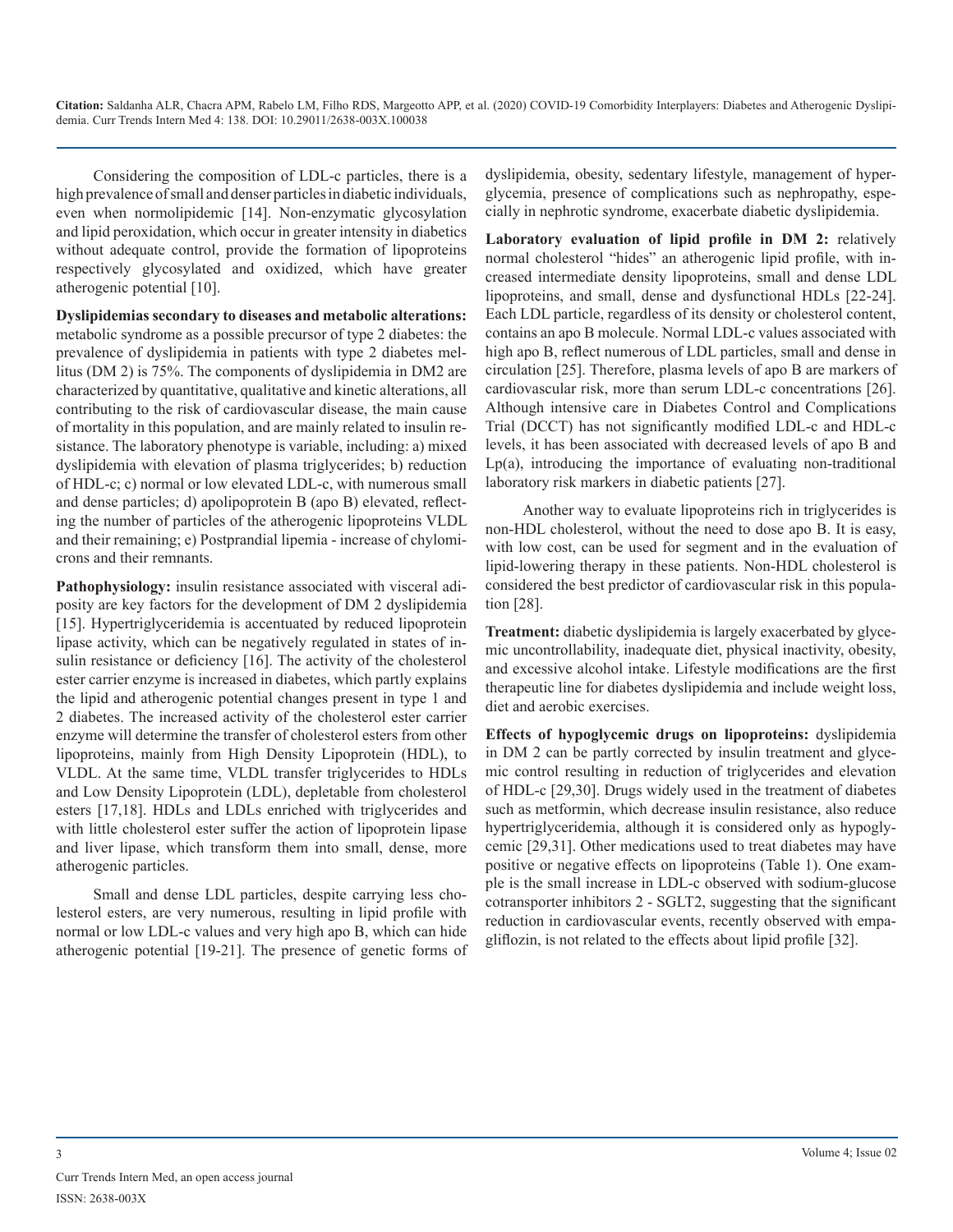| <b>Medication</b> | <b>Total Cholesterol</b>      | LDL-C                      | HDL-C                      | <b>Triglycerides</b>         | <b>References</b> |
|-------------------|-------------------------------|----------------------------|----------------------------|------------------------------|-------------------|
| Metformin         | $\downarrow \leftrightarrow$  |                            | $\leftrightarrow \uparrow$ | $\downarrow \leftrightarrow$ | $[33]$            |
| Gliclazide        | ↓                             | $\leftrightarrow$          | $\longleftrightarrow$      | ↓                            | [34, 35]          |
| Glimepiride       | $\leftrightarrow$             | $\leftrightarrow$          | $\leftrightarrow \uparrow$ | $\leftrightarrow$            | [34, 36]          |
| Pioglitazone      | 个                             | $\leftrightarrow$          | $\uparrow$                 |                              | [37, 38]          |
| Sitagliptin       | $\leftrightarrow$             | $\leftrightarrow$          | $\leftrightarrow \uparrow$ | $\longleftrightarrow$        | [39, 40]          |
| Saxagliptin       | $\leftrightarrow$             | $\leftrightarrow$          | $\leftrightarrow$          | $\longleftrightarrow$        | [35, 41]          |
| Vildagliptin      | $\leftrightarrow$             | $\leftrightarrow$          | $\leftrightarrow \uparrow$ | $\longleftrightarrow$        | $[42]$            |
| Linagliptin       | $\leftrightarrow$             | $\leftrightarrow$          | $\leftrightarrow$          | $\longleftrightarrow$        | $[43]$            |
| Dapaglifozin      | $\leftrightarrow \uparrow$    | $\leftrightarrow \uparrow$ | $\leftrightarrow \uparrow$ | $\downarrow \leftrightarrow$ | [44, 45]          |
| Canaglifozin      | ↑                             | $\uparrow$                 | 个                          | ↑                            | [40, 46]          |
| Empaglifozin      | $\leftrightarrow \uparrow$    | $\leftrightarrow \uparrow$ | $\leftrightarrow \uparrow$ | $\longleftrightarrow$        | [32, 47]          |
| Exenatide         | $\downarrow\,\leftrightarrow$ | $\leftrightarrow \uparrow$ | $\leftrightarrow \uparrow$ | $\uparrow$                   | [38, 48]          |
| Liraglutide       | $\leftrightarrow$             | $\leftrightarrow$          | $\leftrightarrow$          |                              | [49, 50]          |

↑ Increase, ↔ Does not change, ↓ Decrease

**Table 1:** Effects of hypoglycemic agents on lipoproteins.

and clinical judgment in prescription is important.

**Lipid-lowering:** LDL-c is the best documented risk factor in the occurrence of cardiovascular events. The relative risk of mortality from cardiovascular disease is higher in diabetic patients than in non-diabetic patients, varying according to cholesterol values [51]. Therefore, LDL-c is a therapeutic target for reducing cardiovascular risk.

**HMGCoAredutase Inhibitors:** statins are medicines of choice in the treatment of dyslipidemia of diabetic patients. Its main effect is the reduction of LDL-c, inhibiting the limiting enzyme in cholesterol synthesis, Hydroxymethylglutaril Coenzyme Reductase - HMGCoA reductase, increased liver expression of LDL-c receptors, increased removal of LDL-c, decreasing its values plasma. Although LDL-c is not very high in diabetic dyslipidemia, statins are the most effective drugs in reducing morbidity and mortality due to cardiovascular disease in diabetic and non-diabetic populations [52,53]. Apparently, the relative risk reduction observed with statins is similar in patients with and without diabetes, however the number needed to treat (NNT) and prevent an event is lower in diabetics compared to non-diabetics [54].

The risk reduction by statins is dose-dependent, with greater risk reductions with higher doses. One in seven diabetics treated with statins will still experience a cardiovascular event in five years. Clinical trials present unequivocal evidence for the use of statins in primary and secondary diabetes prevention, however, the populations studied may not be representative of younger patients or with advanced kidney disease. These subgroups require studies,

**Inhibitors of intestinal cholesterol absorption:** Ezetimibe is an inhibitor of the absorption of dietary and biliary cholesterol, by preventing the transport of cholesterol from the intestinal light into the enterocytes of the small intestine [55], resulting in a reduction of 15% to 20% of plasma cholesterol [56], without affecting the absorption of fat-soluble vitamins [57]. Ezetimibe binds to the protein "Niemann-Pick C1-Like 1", located in the brush-edge cells of the intestinal epithelium, blocking the absorption of cholesterol. The IMPROVE-IT Study evaluated 18,144 patients with an acute coronary syndrome, of whom 27% were diabetic. The group receiving simvastatin 40 mg and ezetimibe 10 mg showed reductions in the rates of combined events when compared to the group with simvastatin during a 6-year follow-up. This study demonstrated additional benefits in reducing LDL-c, corroborating the hypothesis that lower LDL-c targets should be achieved to reduce residual risk, and that additional benefits can be obtained with non-statin drugs [58]. Cholestyramine may be effective in lowering LDL-c, however, both agents may increase triglycerides and are poorly tolerated [59]. Cholesevelam, a bile acid sequestrant, can reduce glycated hemoglobin (Hb A1c), total cholesterol and LDL-c by 20% [60].

**Fibrates and nicotinic acid:** high concentrations of triglycerides, low HDL-c and non-HDL-high cholesterol are factors that contribute to increased residual risk in this population. Fibrates are potent drugs that reduce plasma triglycerides by 30% to 50%,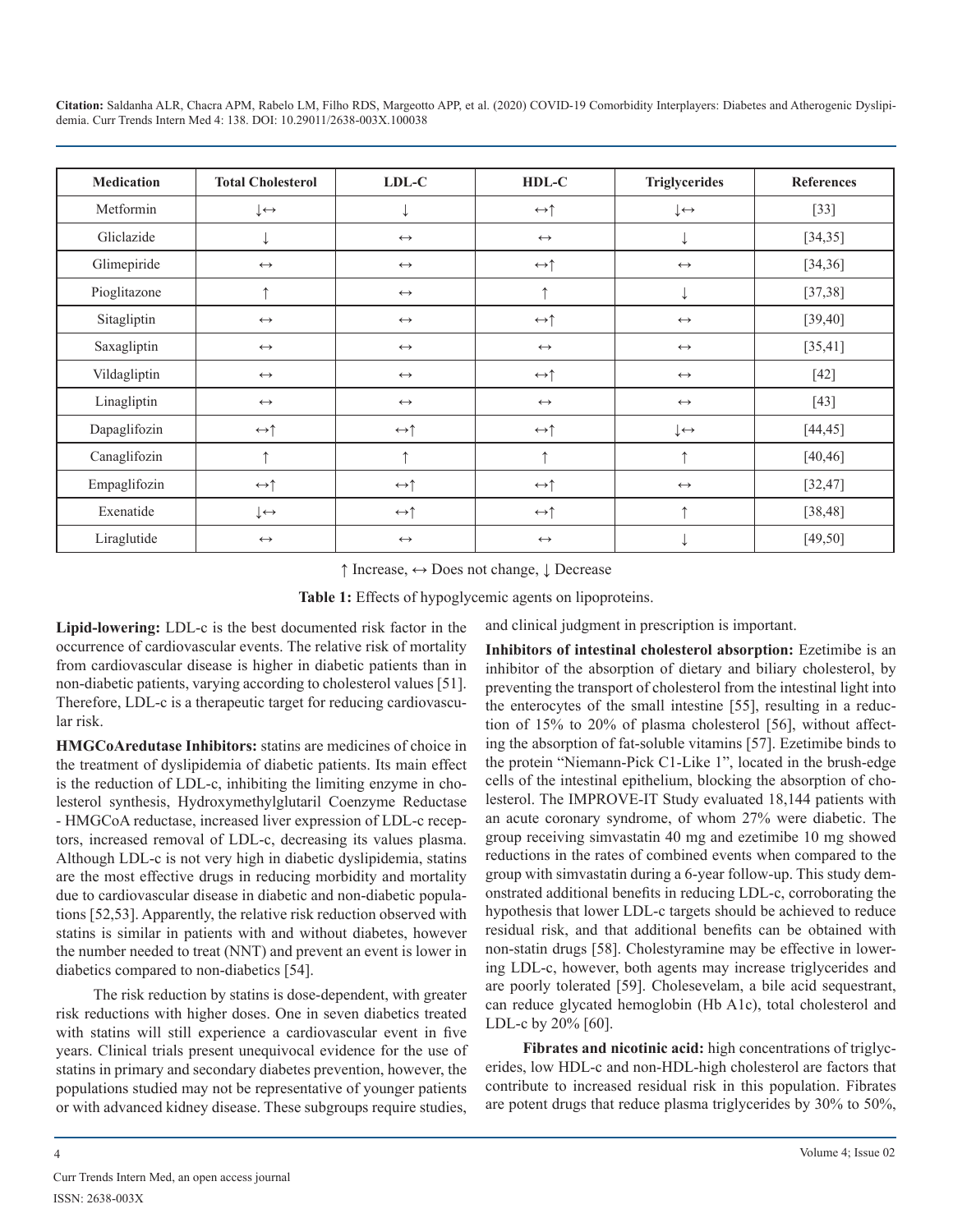being considered as adjuvants in the treatment of persistent hypertriglyceridemias, after lifestyle modifications and statin therapy. First-choice therapy is considered for triglycerides above 500 mg/ dL during fasting, minimizing the risk of pancreatitis [61,62]. They act as agonists of PPAR-α receptors (peroxisome proliferator-activated receptors), activating them, with consequent attenuation of lipid, inflammatory, and atherogenic changes [63]. These drugs decrease the concentrations of apolipoprotein C-III (apo C-III) and apolipoprotein A-V (apo A-V) and amplify the activity of lipoprotein lipase with increased intravascular lipolysis. They promote synthesis of apolipoprotein A-I (apo A-I), apolipoprotein A-II (apo A-II), SREBP1 receptor and ABCA1 transporter, in addition to increasing reverse cholesterol transport and increasing HDL-c concentrations [63].

Fibrates are generally well tolerated, although the risk of muscle toxicity increases when combined with statins, and associations of certain fibrates such as gemfibrozil with statins are outlawed [64]. The VA HIT (Veterans Affairs High-Density Lipoprotein Cholesterol Intervention Trial Study Group) study used gemfibrozil versus placebo in secondary prevention patients, and a 24% reduction in combined events was observed. Statins were not available when this study was conceived [65].

In the Fenofibrate Intervention and Event Lowering in Diabetes (FIELD) study, 9.795 subjects with DM 2 were randomized to receive micronized phenofibrate or placebo [66]. There was an 11% reduction in combined events in the fenofibrate group compared to placebo. The use of statins was a considerable confounding factor in the placebo group, which may have influenced the result. The ACCORD (Action to Control Cardiovascular Risk in Diabetes) study evaluated the impact of the combination of fenofibrate in type 2 and high-risk diabetic patients who already used statins on cardiovascular outcomes. There was no benefit of the association of fibrates with statins in reducing risk, except in the subgroup of patients with high triglyceride concentrations and low HDL-c levels. The same was observed in the FIELD study, with reduction of outcomes in the subgroup with elevated triglycerides and low HDL-c [67]. Based on these results, meta-analysis observed an additional risk reduction with the use of fibrates, associated or not with statins, in patients with triglycerides above 204 mg/dL and HDL-c below 34 mg/dL [68].

Pemafibrate (K-877) is a new selective modulator of PPAR $\alpha$ receptors, and when compared to fibrates, it is more effective in reducing triglycerides and increasing HDL-c, without presenting adverse effects of fibrates such as increases in homocysteine and plasma creatinine [69]. A phase 2 clinical trial with pemafibrate in patients with atherogenic dyslipidemia revealed a significant reduction in triglycerides and increased HDL-c, with rates comparable to adverse events to placebo, such as serum creatinine and increased liver enzymes, suggesting that pemafibrate may have a better benefit/risk balance than fenofibrate [70]. The PROMI-

NENT study (Pemafibrate to Reduce Cardiovascular Outcomes by Reducing Triglycerides in Patients with Diabetes) (clinicaltrials. gov identifier: NCT03071692) is a multicenter study with 10.000 patients that will evaluate cardiovascular outcomes patients using pemafibrate versus placebo [71].

Nicotinic acid or niacin is a soluble vitamin with lipid-lowering action: it reduces triglyceride levels (20-50%), LDL-c (5-25%) and increases HDL-c (15-35%). The AIM-HIGH (Atherothrombosis Intervention in Metabolic Syndrome with Low HDL/High Triglycerides: Impact on Global Health Outcomes) and HPS2- THRIVE (Heart Protection Study) have shown no benefits, in addition to increased adverse effects with the combination of longacting niacin and laropiprant statins in patients with atherosclerotic and metabolic syndrome disease being withdrawn from the market. Today there is only rapid-release niacin, which has limited use by side effects and lack of evidence of benefits.

**Omega 3 fatty acids:** Omega-3 fatty acids of marine origin such as docosaexaenoic acid (DHA) and eicosapentaenoic acid (EPA) exert numerous cardiovascular effects, and regular consumption of omega-3-rich fish are part of a healthy diet. Despite the benefits, evidence is conflicting in recommending dietary supplementation of fish oil capsules for cardiovascular prevention. Studies show that supplementation with 2 to 4 g of EPA/DHA per day reduces triglyceride levels by 25% to 30%, increases HDL-c by 1% to 3% and LDL-c by 5% to 10% [72,73]. Other benefits include antiinflammatory and antiarrhythmic effects, improved endothelial function, effects on sudden death, and cardiovascular outcomes. Studies with EPA supplementation and DHA had a small or zero effect on cardiovascular mortality (evidence of moderate quality). Poor-quality evidence suggests that the supplementation reduces cardiovascular events, including cardiovascular mortality and arrhythmia [74].

Recently, the REDUCE IT trial (Cardiovascular Risk Reduction with Icosapent Ethyl for Hypertriglyceridemia) study evaluated patients with established coronary artery disease or diabetes, using statins, randomized to receive 4 gr of purified EPA for 4.9 years. There was a 25% reduction in risk for primary outcomes that included cardiovascular death, non-fatal infarction, non-fatal stroke, myocardial revascularization and unstable angina [75]. This study may modify clinical practice in the cardiovascular prevention of very high-risk patients and diabetics, who maintain high residual risk. Our orientation is in accordance with the American Diabetes Association - ADA recommendations [76].

**New drugs:** The most recent advance in cholesterol reduction therapy was the discovery of anti-PCSK9 antibodies (protein convertase subtilisin/kexin type 9). They reduce LDL-c to unprecedented levels, especially when used in combination with statins and/or ezetimibe.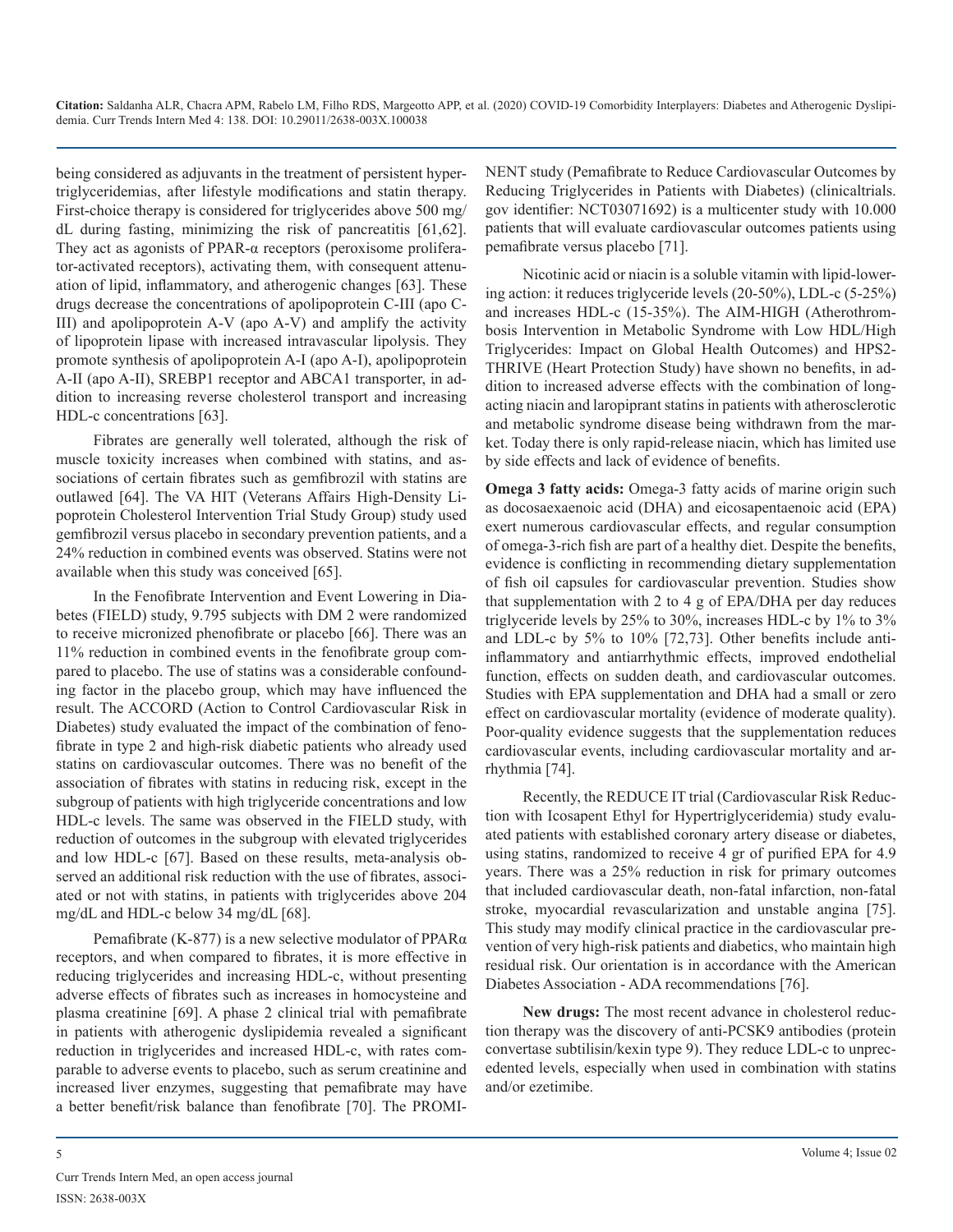Mechanism of action: the PCSK9 protein is synthesized in the liver and in a smaller amount in the intestine, brain and pancreas. It has a determining role in plasma LDL-c concentrations, as it regulates the hepatic expression of low density lipoprotein receptors (LDLR). After being secreted by hepatocytes, PCSK9 binds to the LDLR liver receptor, being internalized together with the receptor complex and lipoprotein within lysosomes, having its content degraded, preventing the recirculation of LDLR to the surface liver. The lower density of these receptors results in lower removal of LDL particles, increasing the plasma values of this lipoprotein [77].

Therapeutic inhibition of circulating PCSK9 by anti-PCSK9 monoclonal antibodies increases the density of LDLR on the cell surface and the removal of LDL particles, reducing LDL-c levels in plasma. PCSK9 inhibitors are complementary to statin therapy in reducing cholesterol. In a pre-specified analysis of the study "Alirocumab and Cardiovascular Outcomes in Patients with Acute Coronary Syndrome (ACS) and Diabetes - Prespecified Analyses of ODYSSEY OUTCOMES, benefits were demonstrated in the diabetic population [78].

It was a randomized study that evaluated in 18.924 patients with acute coronary syndrome and baseline LDL levels above 70 mg/dL, the use of alirocumab associated with statins at maximum tolerated doses versus statin and/or ezetimibe, for 2 and a half years. The recommended LDL-c target was 25-50 mg/dL.

The alirocumab group significantly reduced Major Adverse Cardiac Events (MACE) - death from coronary heart disease, fatal and non-fatal myocardial infarction (IM), fatal and non-fatal ischemic stroke, or hospitalization for angina compared to the group with statins. In a pre-specified analysis, 28.8% had diabetes, 43.6% had prediabetes and 27.7% had normal glucose levels. Patients with diabetes in the alirocumab group had the highest reduction in absolute risk (2.3%), almost double the reduction when compared to prediabetics (ARR of 1.2%) and non-diabetics (ARR of 1.2%), most likely due to the high absolute risk of events in the population of diabetics with acute coronary syndrome.

The FOURIER (Further Cardiovascular Outcomes Research With PCSK9 Inhibition in Subjects With Elevated Risk) clinical trial was a randomized study for evolucumab (140 mg every 2 weeks or 420 mg once a month) versus placebo, including 27.564 patients with ages 40-85 years, with clinical atherosclerotic cardiovascular disease (previous myocardial infarction, non-hemorrhagic infarction, stroke or symptomatic peripheral arterial disease) and additional risk factors (including diabetes), with 2.2 years, and significant reduction in cardiovascular events [79].

In a pre-specified analysis of the diabetic subgroup, 40% had diabetes, 60% did not. The mean reduction of LDL-c was 57% in diabetics and 60% in non-diabetics. As patients with diabetes had a higher risk at the beginning of the study, this group tended to reduce the absolute risk [79]. These drugs are recommended in guidelines, associated with statins at maximum doses, to achieve more aggressive goals in very high-risk patients.

**As last conclusions:** adequate glycemic control of diabetic patients, through pharmacological or non-pharmacological measures, may normalize the lipid profile.

**Non-pharmacological treatment:** lifestyle changes, which include the elaboration of an adequate diet, regular practice of physical exercises and control of the common state of anxiety in a large number of patients, should be the first step in the diabetic's therapeutic approach dyslipidemic. The diet should be elaborated individually, considering the preferences and socioeconomic conditions of the patient. Overweight should be fought. The total calories ingested should be sufficient for the optimal weight to be maintained or achieved.

The adequate distribution in the carbohydrate and fat diet facilitates the achievement of more favorable results in relation to blood glucose and lipid profile. Simple carbohydrates should be replaced by complexes, representing 50% to 55% of the calories to be ingested per day. The total percentage of fats should not exceed 30%, and saturated fat content should be less than 10%. Cholesterol intake should not exceed 300 mg/day. Greater restrictions can be performed on the dependence on the need for each case [80,81]. The consumption of soluble fibers  $(35 \text{ to } 40 \text{ g/day})$  should be encouraged, as its intake decreases post prandial glycemia, fasting triglyceridemia and prandial powders and serum cholesterol [82]. Alcohol abuse should be avoided both by the possibility of elevating triglyceridemia, and by creating more favorable conditions for liver dysfunction. Regular physical exercise practice provides an increase in glucose uptake and reduces insulin resistance, facilitating glycemic control. Improves lipid profile by reducing triglyceridemia and increasing HDL-c levels [83,84].

**Pharmacological treatment:** prior to the institution of lipid therapy, adequate blood glucose control should be achieved. The treatment of DM, both with insulin and with oral hypoglycemic patients, can also favorably modify the lipid profile. After insulin administration and elevation of its serum levels, lipoprotein lipase activity normalization occurs, improving the catabolism of VLDL and subsequent HDL-c formation. In relation to oral hypoglycemic users, it is verified that, among biguanides, metformin promotes in parallel the decrease in glycemia, a reduction in VLDL levels, improving the lipidic profile.

As long as normalization of serum lipids is not achieved after non-pharmacological measures and adequate blood glucose control have been excluded and other secondary causes of dyslipidemia have been ruled out, the administration of hypolipidemic drugs is indicated [85]. Vastatins are the drugs of choice in cases of isolated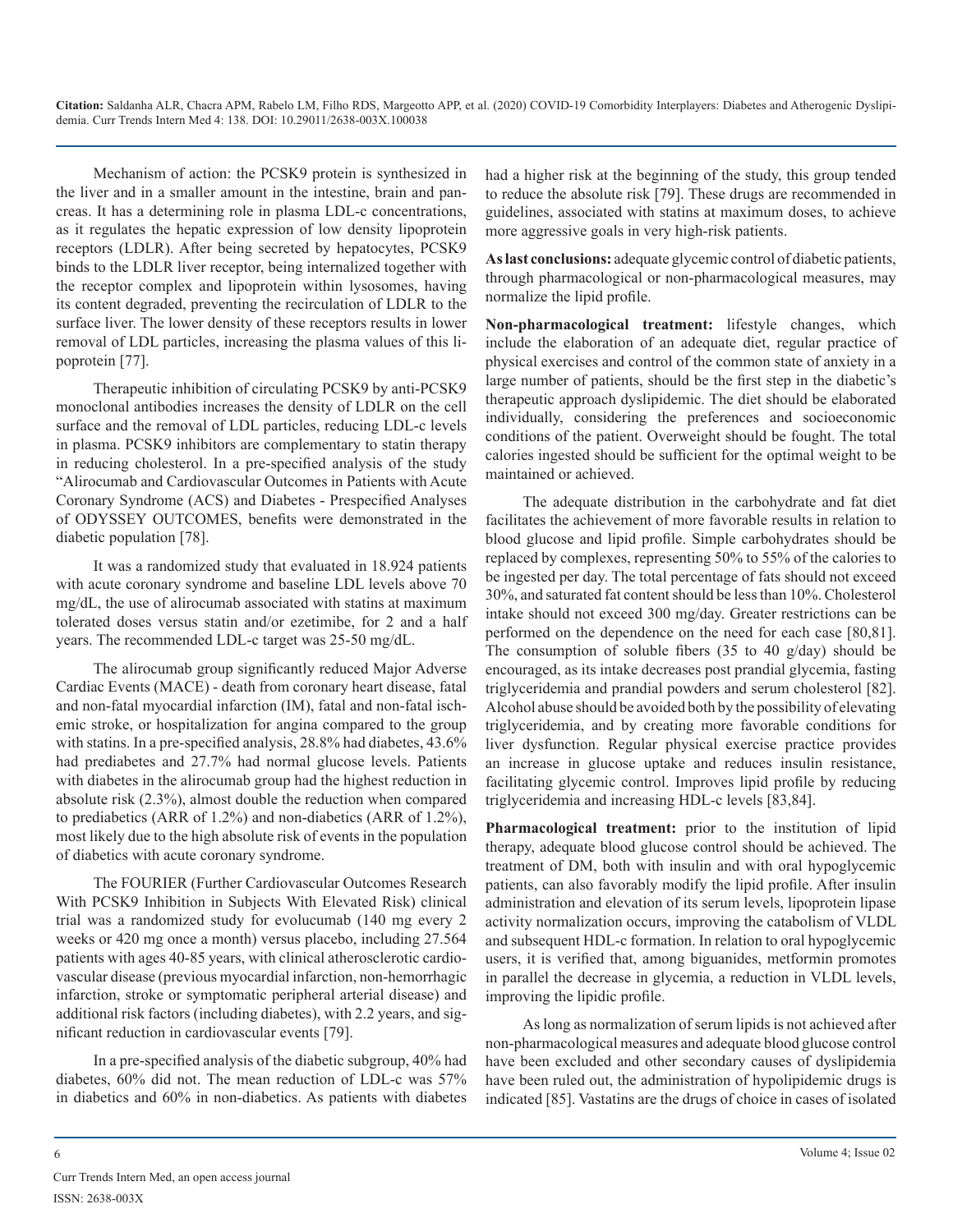elevations of LDL-c levels. For isolated hypertriglyceridemias and [mixed dyslipidemias, fibrates should be used initially. The use of](https://www.ncbi.nlm.nih.gov/pubmed/3302085)  bile acid sequestering resins should be avoided by the possibility [of increasing triglyceridemia and nicotinic acid by increasing](https://www.ncbi.nlm.nih.gov/pubmed/1710739)  insulin resistance [86].

# **Conclusion**

If the ideal values of lipids are not reached, the association of drugs should be considered. In patients with hypertriglyceridemia, important even in the presence of a full dose of one of the drugs in the fibrate group, the association of a vastatin may be beneficial. Anamnesis and periodic evaluation of transaminases [and creatinophosphokinase identify, respectively, the rare cases](https://www.ncbi.nlm.nih.gov/pubmed/2060448)  of hepatitis and rhabdomyolysis secondary to this combination of medicines.

The use of antioxidants, although logical, as it would decrease the formation of lipoproteins in the oxidized form, has not [yet been ratified in prospective long-term studies. In conclusion,](https://www.ncbi.nlm.nih.gov/pubmed/6337486)  the therapy of dyslipidemic diabetic patients should be aggressive, being directed in order to correct the metabolic alterations found [according to the respective cardiovascular risk through lifestyle](https://www.ncbi.nlm.nih.gov/pubmed/19464318)  modifications and medicines. Once reached this goal these patients [can respond to an infection as in the case of the frightening](https://www.ncbi.nlm.nih.gov/pubmed/1905628)  pandemic COVID19 with a better immune defence.

### **Acknowledgments:** None.

#### **Conflicts of Interest:** None.

# **References**

- [Yang J, Zheng Y, Gou X, Pu K, Chen Z, et al. \(2020\) Prevalence of](https://www.ijidonline.com/article/S1201-9712(20)30136-3/fulltext) [comorbidities and its effects in coronavirus disease 2019 patients: a](https://www.ijidonline.com/article/S1201-9712(20)30136-3/fulltext)  [systematic review and meta-analysis](https://www.ijidonline.com/article/S1201-9712(20)30136-3/fulltext)**.** Int J Infect Dis 94: 91-95.
- 2. [Emami A, Javanmardi F, Pirbonyeh N, Akbari A \(2020\) Prevalence of](https://www.ncbi.nlm.nih.gov/pmc/articles/PMC7096724/)  [underlying diseases in hospitalized patients with COVID-19: a system](https://www.ncbi.nlm.nih.gov/pmc/articles/PMC7096724/)[atic review and meta-analysis. Arch Acad Emerg Med 8: e35.](https://www.ncbi.nlm.nih.gov/pmc/articles/PMC7096724/)
- 3. [Hussain A, Bhowmik B, do Vale Moreira NC \(2020\) COVID-19](https://www.ncbi.nlm.nih.gov/pmc/articles/PMC7144611/) and dia[betes: knowledge in progress. Diabetes Res Clin Pract 162: 108142.](https://www.ncbi.nlm.nih.gov/pmc/articles/PMC7144611/)
- Wang B, Li R, Lu Z, Huang Y (2020) Does comorbidity increase the [risk of patients with COVID-19: evidence from meta-analysis. Aging](https://www.ncbi.nlm.nih.gov/pubmed/32267833)  [\(Albany NY\) 12: 6049-6057.](https://www.ncbi.nlm.nih.gov/pubmed/32267833)
- 5. [Pyörälä K, Laakso M, Uusitupa M \(1987\) Diabetes and atherosclero](https://www.ncbi.nlm.nih.gov/pubmed/3552530)[sis: an epidemiologic view. Diabetes Metab Rev 3: 463-524.](https://www.ncbi.nlm.nih.gov/pubmed/3552530)
- 6. [Durrington PN \(1990\) Secondary hiperlipidaemia. Br Med Bull 46:](https://www.ncbi.nlm.nih.gov/pubmed/2100685) [1005-1024.](https://www.ncbi.nlm.nih.gov/pubmed/2100685)
- 7. [Stamler J, Vaccaro O, Neaton JD, Wentworth D \(1993\) Diabetes, other](https://www.ncbi.nlm.nih.gov/pubmed/8432214) [risk factors, and 12-yr cardiovascular mortality for men screened in the](https://www.ncbi.nlm.nih.gov/pubmed/8432214)  [Multiple Risk Factor Intervention Trial. Diabetes Care 16: 434-444.](https://www.ncbi.nlm.nih.gov/pubmed/8432214)
- 8. [Rosengren A, Welin L, Tsipogianni A, Wilhelmsen L \(1989\) Impact of](https://www.ncbi.nlm.nih.gov/pubmed/2513018)  [cardiovascular risk factors on coronary heart disease and mortality](https://www.ncbi.nlm.nih.gov/pubmed/2513018) [among middle aged diabetic men. a general population study. BMJ](https://www.ncbi.nlm.nih.gov/pubmed/2513018)  [299: 1127-1131.](https://www.ncbi.nlm.nih.gov/pubmed/2513018)
- 9. [Howard BV \(1987\) Lipoprotein metabolism in diabetes mellitus. J Lipid](https://www.ncbi.nlm.nih.gov/pubmed/3302085)  Res 28: 613-628.
- 10. [Abbate SL, Brunzell JD \(1990\) Pathophysiology of hyperlipidemia in](https://www.ncbi.nlm.nih.gov/pubmed/1710739)  diabetes mellitus. J Cardiovasc Pharmacol 16: S1-S7.
- 11. [Chen YD, Swami S, Skowronski R, Coulston A, Reaven GM \(1993\)](https://www.ncbi.nlm.nih.gov/pubmed/8421086) [Differences in postprandial lipemia between patients with normal glu](https://www.ncbi.nlm.nih.gov/pubmed/8421086)[cose tolerance and noninsulin-dependent diabetes mellitus. J Clin En](https://www.ncbi.nlm.nih.gov/pubmed/8421086)[docrinol Metab 76: 172-177.](https://www.ncbi.nlm.nih.gov/pubmed/8421086)
- 12. [Patsch JR, Miesenböck G, Hopferwieser T, Mühlberger V, Knapp E,](https://www.ncbi.nlm.nih.gov/pubmed/1420093) [et al. \(1992\) Relation of triglyceride metabolism and coronary artery](https://www.ncbi.nlm.nih.gov/pubmed/1420093)  [disease. Studies in the postprandial state. Arterioscler Thromb 12:](https://www.ncbi.nlm.nih.gov/pubmed/1420093)  [1336-1345.](https://www.ncbi.nlm.nih.gov/pubmed/1420093)
- 13. [Harris MI \(1991\) Hypercholesterolemia in diabetes and glucose intol](https://www.ncbi.nlm.nih.gov/pubmed/2060448)erance in the U.S. population. Diabetes Care 14: 366-374.
- 14. [Feingold KR, Grunfeld C, Pang M, Doerrler W, Krauss RM \(1992\)](https://www.ncbi.nlm.nih.gov/pubmed/1450181) [LDL subclass phenotypes and triglyceride metabolism in non-insulin](https://www.ncbi.nlm.nih.gov/pubmed/1450181)[dependent diabetes. Artherioscler Thromb 12: 1496-1502.](https://www.ncbi.nlm.nih.gov/pubmed/1450181)
- 15. [DeFronzo RA, Ferrannini E, Koivisto V \(1983\) New concepts in the](https://www.ncbi.nlm.nih.gov/pubmed/6337486)  pathogenesis and treatment of noninsulin-dependent diabetes melli[tus. Am J Med 74: 52-81.](https://www.ncbi.nlm.nih.gov/pubmed/6337486)
- 16. [Lafontan M, Langin D \(2009\) Lipolysis and lipid mobilization in human](https://www.ncbi.nlm.nih.gov/pubmed/19464318)  adipose tissue.Prog Lipid Res 48: 275-297.
- 17. [Bagdade JD, Ritter MC, Subbaiah PV \(1991\) Accelerated cholesteryl](https://www.ncbi.nlm.nih.gov/pubmed/1905628)  ester transfer in patients with insulin-dependent diabetes mellitus. Eur [J Clin Invest 21: 161-167.](https://www.ncbi.nlm.nih.gov/pubmed/1905628)
- 18. [Bhatnagar D, Durrington PN, Kumar S, Mackness MI, Boulton AJ](https://www.ncbi.nlm.nih.gov/pubmed/8641118)  [\(1996\) Plasma lipoprotein composition and cholesteryl ester transfer](https://www.ncbi.nlm.nih.gov/pubmed/8641118)  [from high density lipoproteins to very low density and low density li](https://www.ncbi.nlm.nih.gov/pubmed/8641118)[poproteins in patients with non-insulin-dependent diabetes mellitus.](https://www.ncbi.nlm.nih.gov/pubmed/8641118)  [Diabet Med 13: 139-144.](https://www.ncbi.nlm.nih.gov/pubmed/8641118)
- 19. [Krauss RM \(2004\) Lipids and lipoproteins in patients with type 2 diabe](https://www.ncbi.nlm.nih.gov/pubmed/15161808)tes. Diabetes Care 27: 1496-1504.
- 20. [Sibley SD, Hokanson JE, Steffes MW, Purnell JQ, Marcovina SM, et](https://www.ncbi.nlm.nih.gov/pubmed/10388983)  [al.\(1999\) Increased small dense LDL and intermediate-density lipo](https://www.ncbi.nlm.nih.gov/pubmed/10388983)[protein with albuminuria in type 1 diabetes. Diabetes Care 22: 1165-](https://www.ncbi.nlm.nih.gov/pubmed/10388983) [1170.](https://www.ncbi.nlm.nih.gov/pubmed/10388983)
- 21. [Schonfeld G, Birge C, Miller JP, Kessler G, Santiago J \(1974\) Apo](https://diabetes.diabetesjournals.org/content/23/10/827)[lipoprotein B levels and altered lipoprotein composition in diabetes.](https://diabetes.diabetesjournals.org/content/23/10/827)  [Diabetes 23: 827-834.](https://diabetes.diabetesjournals.org/content/23/10/827)
- 22. [Younis N, Sharma R, Soran H, Charlton-Menys V, Elseweidy M, et al.](https://www.ncbi.nlm.nih.gov/pubmed/18607185)  [\(2008\) Glycation as an atherogenic modification of LDL. Curr Opin](https://www.ncbi.nlm.nih.gov/pubmed/18607185) [Lipidol 19: 378-384.](https://www.ncbi.nlm.nih.gov/pubmed/18607185)
- 23. [Jenkins AJ, Best JD, Klein RL, Lyons TJ \(2004\) Lipoproteins, glycox](https://www.ncbi.nlm.nih.gov/pubmed/15343582)[idation and diabetic angiopathy. Diabetes Metab Res Rev 20: 349-](https://www.ncbi.nlm.nih.gov/pubmed/15343582) [368.](https://www.ncbi.nlm.nih.gov/pubmed/15343582)
- 24. [Witztum JL, Mahoney EM, Branks MJ, Fisher M, Elam R, et al. \(1982\)](https://www.ncbi.nlm.nih.gov/pubmed/6818075)  [Nonenzymatic glucosylation of low-density lipoprotein alters its bio](https://www.ncbi.nlm.nih.gov/pubmed/6818075)[logic activity. Diabetes 31: 283-291.](https://www.ncbi.nlm.nih.gov/pubmed/6818075)
- 25. [Abbasi A, Corpeleijn E, Gansevoort RT, Gans RO, Hillege HL, et al.](https://www.ncbi.nlm.nih.gov/pubmed/23690306)  [\(2013\) Role of HDL cholesterol and estimates of HDL particle compo](https://www.ncbi.nlm.nih.gov/pubmed/23690306)[sition in future development of type 2 diabetes in the general popula](https://www.ncbi.nlm.nih.gov/pubmed/23690306)[tion: the PREVEND study. J Clin Endocrinol Metab 98: E1352-E1359.](https://www.ncbi.nlm.nih.gov/pubmed/23690306)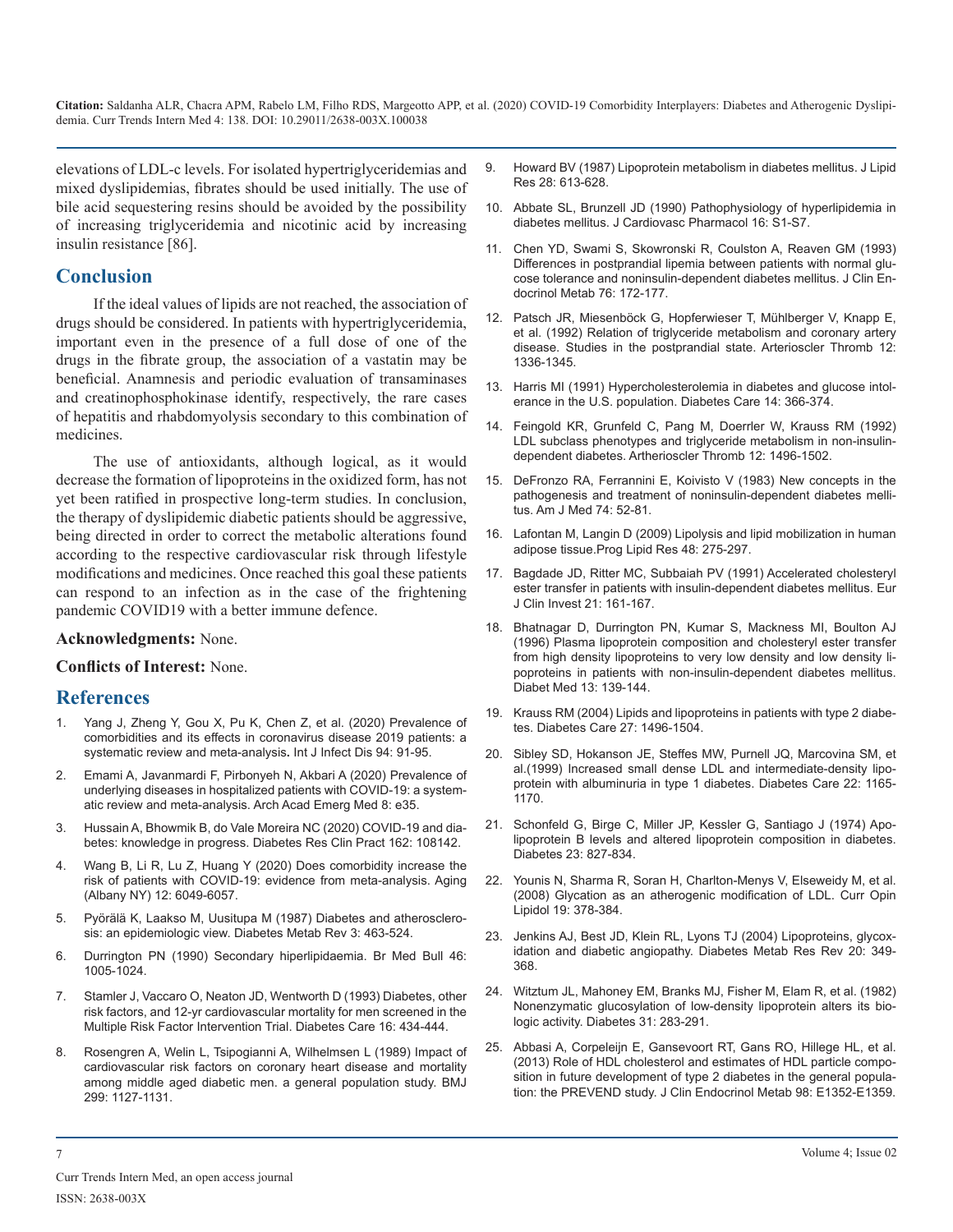- 26. [Soran H, France MW, Kwok S, Dissanayake S, Charlton-Menys V, et](https://www.ncbi.nlm.nih.gov/pubmed/22006975)  al. (2011) Apolipoprotein B100 is a better treatment target than calcu[lated LDL and non-HDL cholesterol in statin-treated patients. Ann Clin](https://www.ncbi.nlm.nih.gov/pubmed/22006975)  [Biochem 48: 566-571.](https://www.ncbi.nlm.nih.gov/pubmed/22006975)
- 27. [Zhang Y, Jenkins AJ, Basu A, Stoner JA, Lopes-Virella MF, et al.](https://www.ncbi.nlm.nih.gov/pmc/articles/PMC4727426/)  (2016) Associations between intensive diabetes therapy and NMR[determined lipoprotein subclass profiles in type 1 diabetes. J Lipid Res](https://www.ncbi.nlm.nih.gov/pmc/articles/PMC4727426/)  [57: 310-317.](https://www.ncbi.nlm.nih.gov/pmc/articles/PMC4727426/)
- 28. [Emerging Risk Factors Collaboration, Di Angelantonio E, Sarwar N,](https://www.ncbi.nlm.nih.gov/pubmed/19903920)  Perry P, Kaptoge S, et al. (2009) Major lipids, apolipoproteins, and risk [of vascular disease. JAMA 302: 1993-2000.](https://www.ncbi.nlm.nih.gov/pubmed/19903920)
- 29. [Maahs DM, Ogden LG, Dabelea D, Snell-Bergeon JK, Daniels SR,](https://www.ncbi.nlm.nih.gov/pubmed/20820753)  et al. (2010) Association of glycaemia with lipids in adults with type 1 [diabetes: modification by dyslipidaemia medication. Diabetologia 53:](https://www.ncbi.nlm.nih.gov/pubmed/20820753)  [2518-2525.](https://www.ncbi.nlm.nih.gov/pubmed/20820753)
- 30. [Mihailescu DV, Vora A, Mazzone T \(2011\) Lipid effects of endocrine](https://www.ncbi.nlm.nih.gov/pubmed/21104166)  medications. Curr Atheroscler Rep 13: 88-94.
- 31. [Stumvoll M, Nurjhan N, Perriello G, Dailey G, Gerich JE \(1995\) Meta](https://www.ncbi.nlm.nih.gov/pubmed/7623903)bolic effects of metformin in non-insulin-dependent diabetes mellitus. [N Engl J Med 333: 550-554.](https://www.ncbi.nlm.nih.gov/pubmed/7623903)
- 32. [Zinman B, Wanner C, Lachin JM, Fitchett D, Bluhmki E, et al. \(2015\)](https://www.ncbi.nlm.nih.gov/pubmed/26378978) Empagliflozin, cardiovascular outcomes, and mortality in type 2 diabe[tes. N Engl J Med 373: 2117-2128.](https://www.ncbi.nlm.nih.gov/pubmed/26378978)
- 33. [Wulffelé MG, Kooy A, de Zeeuw D, Stehouwer CDA, Gansevoort RT](https://www.ncbi.nlm.nih.gov/pubmed/15189360)  (2004) The effect of metformin on blood pressure, plasma cholesterol [and triglycerides in type 2 diabetes mellitus: a systematic review. J](https://www.ncbi.nlm.nih.gov/pubmed/15189360)  [Intern Med 256: 1-14.](https://www.ncbi.nlm.nih.gov/pubmed/15189360)
- 34. [Buse JB, Tan MH, Prince MJ, Erickson PP \(2004\) The effects of oral](https://www.ncbi.nlm.nih.gov/pubmed/14746579)  anti-hyperglycaemic medications on serum lipid profiles in patients [with type 2 diabetes. Diabetes Obes Metab March 6: 133-156.](https://www.ncbi.nlm.nih.gov/pubmed/14746579)
- 35. [Monami M, Vitale V, Ambrosio ML, Bartoli N, Toffanello G, et al. \(2012\)](https://www.ncbi.nlm.nih.gov/pubmed/22923161)  [Effects on lipid profile of dipeptidyl peptidase 4 inhibitors, pioglitazo](https://www.ncbi.nlm.nih.gov/pubmed/22923161)[ne, acarbose, and sulfonylureas: meta-analysis of placebo-controlled](https://www.ncbi.nlm.nih.gov/pubmed/22923161)  [trials. Adv Ther 29: 736-746.](https://www.ncbi.nlm.nih.gov/pubmed/22923161)
- 36. [Araki T, Emoto M, Konishi T, Ikuno Y, Lee E, et al. \(2009\) Glimepiride](https://www.ncbi.nlm.nih.gov/pubmed/19154945)  increases high-density lipoprotein cholesterol via increasing adiponec[tin levels in type 2 diabetes mellitus. Metabolism 58: 143-148.](https://www.ncbi.nlm.nih.gov/pubmed/19154945)
- 37. [Dormandy JA, Charbonnel B, Eckland DJ, Erdmann E, Massi-Bene](https://www.ncbi.nlm.nih.gov/pubmed/16214598)detti M, et al. (2005) Secondary prevention of macrovascular events [in patients with type 2 diabetes in the Proactive Study \(Prospective](https://www.ncbi.nlm.nih.gov/pubmed/16214598)  [Pioglitazone Clinical Trial In Macrovascular Events\): a randomised](https://www.ncbi.nlm.nih.gov/pubmed/16214598)  [controlled trial. Lancet 366: 1279-1289.](https://www.ncbi.nlm.nih.gov/pubmed/16214598)
- 38. [Azimova K, Juan ZS, Mukherjee D \(2014\) Cardiovascular safety pro](https://www.ncbi.nlm.nih.gov/pubmed/25598727)file of currently available diabetic drugs. Ochsner J 14: 616-632.
- 39. [Siahmansur TJ, Schofield JD, Azmi S, Liu Y, Durrington PN, et al.](https://www.ncbi.nlm.nih.gov/pubmed/26103613) (2015) Unintended positive and negative effects of drugs on lipopro[teins. Curr Opin Lipidol 26: 325-337.](https://www.ncbi.nlm.nih.gov/pubmed/26103613)
- 40. [Lavalle-Gonzalez FJ, Januszewicz A, Davidson J, Tong C, Qiu R, et al.](https://www.ncbi.nlm.nih.gov/pmc/articles/PMC3825495/)  (2013) Efficacy and safety of canagliflozin compared with placebo and [sitagliptin in patients with type 2 diabetes on background metformin](https://www.ncbi.nlm.nih.gov/pmc/articles/PMC3825495/)  [monotherapy: a randomised trial. Diabetologia 56: 2582-2592.](https://www.ncbi.nlm.nih.gov/pmc/articles/PMC3825495/)
- 41. [Boland CL, Degeeter M, Nuzum DS, Tzefos M \(2013\) Evaluating sec](https://www.ncbi.nlm.nih.gov/pubmed/23548652)ond-line treatment options for type 2 diabetes: focus on secondary [effects of GLP-1 agonists and DPP-4 inhibitors. Ann Pharmacother](https://www.ncbi.nlm.nih.gov/pubmed/23548652)  [47: 490-505.](https://www.ncbi.nlm.nih.gov/pubmed/23548652)
- 42. [Matikainen N, Mänttäri S, Schweizer A, Ulvestad A, Mills D, et al.](https://link.springer.com/article/10.1007/s00125-006-0340-2)  [\(2006\) Vildagliptin therapy reduces postprandial intestinal triglyceride](https://www.ncbi.nlm.nih.gov/pubmed/22006975)[rich lipoprotein particles in patients with type 2 diabetes. Diabetologia](https://link.springer.com/article/10.1007/s00125-006-0340-2) [49: 2049-2057.](https://link.springer.com/article/10.1007/s00125-006-0340-2)
- 43. [Zinman B, Ahrén B, Neubacher D, Patel S, Woerle HJ, et al. \(2016\)](https://www.ncbi.nlm.nih.gov/pubmed/26474870)  [Efficacy and cardiovascular safety of linagliptin as an add-on to insulin](https://www.ncbi.nlm.nih.gov/pmc/articles/PMC4727426/) [in type 2 diabetes: a pooled comprehensive post hoc analysis. Can J](https://www.ncbi.nlm.nih.gov/pubmed/26474870)  [Diabetes 40: 50-57.](https://www.ncbi.nlm.nih.gov/pubmed/26474870)
- 44. [Bailey CJ, Gross JL, Pieters A, Bastien A, List JF \(2010\) Effect of da](https://www.ncbi.nlm.nih.gov/pubmed/20609968)pagliflozin in patients with type 2 diabetes who have inadequate gly[caemic control with metformin: a randomised, double-blind, placebo](https://www.ncbi.nlm.nih.gov/pubmed/20609968)[controlled trial. Lancet 375: 2223-2233.](https://www.ncbi.nlm.nih.gov/pubmed/20609968)
- 45. [Ptaszynska A, Hardy E, Johnsson E, Parikh S, List J \(2013\) Effects of](https://www.ncbi.nlm.nih.gov/pubmed/23748519) dapagliflozin on cardiovascular risk factors. Postgrad Med 125: 181- [189.](https://www.ncbi.nlm.nih.gov/pubmed/23748519)
- 46. [Forst T, Guthrie R, Goldenberg R, Yee J, Vijapurkar U, et al. \(2014\)](https://www.ncbi.nlm.nih.gov/pubmed/21104166)  Efficacy and safety of canagliflozin over 52 weeks in patients with type [2 diabetes on background metformin and pioglitazone. Diabetes Obes](https://www.ncbi.nlm.nih.gov/pubmed/24528605) [Metab 16: 467-477.](https://www.ncbi.nlm.nih.gov/pubmed/24528605)
- 47. [Roden M, Weng J, Eilbracht J, Delafont B, Kim G, et al. \(2013\) Em](https://www.ncbi.nlm.nih.gov/pubmed/24622369)[pagliflozin monotherapy with sitagliptin as an active comparator in](https://www.ncbi.nlm.nih.gov/pubmed/26378978) [patients with type 2 diabetes: a randomised, double-blind, placebo](https://www.ncbi.nlm.nih.gov/pubmed/24622369)[controlled, phase 3 trial. Lancet Diabetes Endocrinol 1: 208-219.](https://www.ncbi.nlm.nih.gov/pubmed/24622369)
- 48. [Schwartz EA, Koska J, Mullin MP, Syoufi I, Schwenke DC, et al. \(2010\)](https://www.ncbi.nlm.nih.gov/pubmed/15189360)  Exenatide suppresses postprandial elevations in lipids and lipopro[teins in individuals with impaired glucose tolerance and recent onset](https://www.ncbi.nlm.nih.gov/pubmed/20557887)  [type 2 diabetes mellitus. Atherosclerosis 212: 217-222.](https://www.ncbi.nlm.nih.gov/pubmed/20557887)
- 49. [Vilsbøll T, Zdravkovic M, Le-Thi T, Krarup T, Schmitz O, et al. \(2007\)](https://www.ncbi.nlm.nih.gov/pubmed/14746579)  Liraglutide, a long-acting human glucagon-like peptide-1 analog, given [as monotherapy significantly improves glycemic control and lowers](https://www.ncbi.nlm.nih.gov/pubmed/17372153)  [body weight without risk of hypoglycemia in patients with type 2 diabe](https://www.ncbi.nlm.nih.gov/pubmed/17372153)[tes. Diabetes Care 30: 1608-1610.](https://www.ncbi.nlm.nih.gov/pubmed/17372153)
- 50. [Hermansen K, Baekdal TA, During M, Pietraszek A, Mortensen LS, et](https://www.ncbi.nlm.nih.gov/pubmed/23683069)  al. (2013) Liraglutide suppresses postprandial triglyceride and apoli[poprotein B48 elevations after a fat-rich meal in patients with type 2](https://www.ncbi.nlm.nih.gov/pubmed/23683069) [diabetes: a randomized, double-blind, placebo-controlled, cross-over](https://www.ncbi.nlm.nih.gov/pubmed/23683069)  [trial. Diabetes Obes Metab 15: 1040-1048.](https://www.ncbi.nlm.nih.gov/pubmed/23683069)
- 51. [Taskinen MR \(2003\) Diabetic dyslipidaemia: from basic research to](https://www.ncbi.nlm.nih.gov/pubmed/16214598)  clinical practice. Diabetologia 46: 733-749.
- 52. [Heart Protection Study Collaborative Group \(2002\) MRC/BHF Heart](https://www.ncbi.nlm.nih.gov/pubmed/12114036)  Protection Study of cholesterol lowering with simvastatin in 20,536 [high-risk individuals: a randomised placebo-controlled trial. Lancet](https://www.ncbi.nlm.nih.gov/pubmed/12114036) [360: 7-22.](https://www.ncbi.nlm.nih.gov/pubmed/12114036)
- 53. [Heart Protection Study Collaborative Group, Collins R, Armitage J,](https://www.ncbi.nlm.nih.gov/pubmed/15016485) [Parish S, Sleight P, et al. \(2004\) Effects of cholesterol-lowering with](https://www.ncbi.nlm.nih.gov/pubmed/26103613) [simvastatin on stroke and other major vascular events in 20536 peo](https://www.ncbi.nlm.nih.gov/pubmed/15016485)[ple with cerebrovascular disease or other high-risk conditions. Lancet](https://www.ncbi.nlm.nih.gov/pubmed/15016485)  [363: 757-767.](https://www.ncbi.nlm.nih.gov/pmc/articles/PMC3825495/)
- 54. [Soran H, Schofield JD, Durrington PN \(2015\) Cholesterol, not just](https://academic.oup.com/eurheartj/article/36/43/2975/2293377) cardiovascular risk, is important in deciding who should receive statin [treatment. Eur Heart J 36: 2975-2983.](https://academic.oup.com/eurheartj/article/36/43/2975/2293377)
- 55. [Xu H, Barnes GT, Yang Q, Tan G, Yang D, et al. \(2003\) Chronic inflam](https://www.ncbi.nlm.nih.gov/pubmed/14679177)mation in fat plays a crucial role in the development of obesity-related [insulin resistance. J Clin Invest 112: 1821-1830.](https://www.ncbi.nlm.nih.gov/pubmed/14679177)